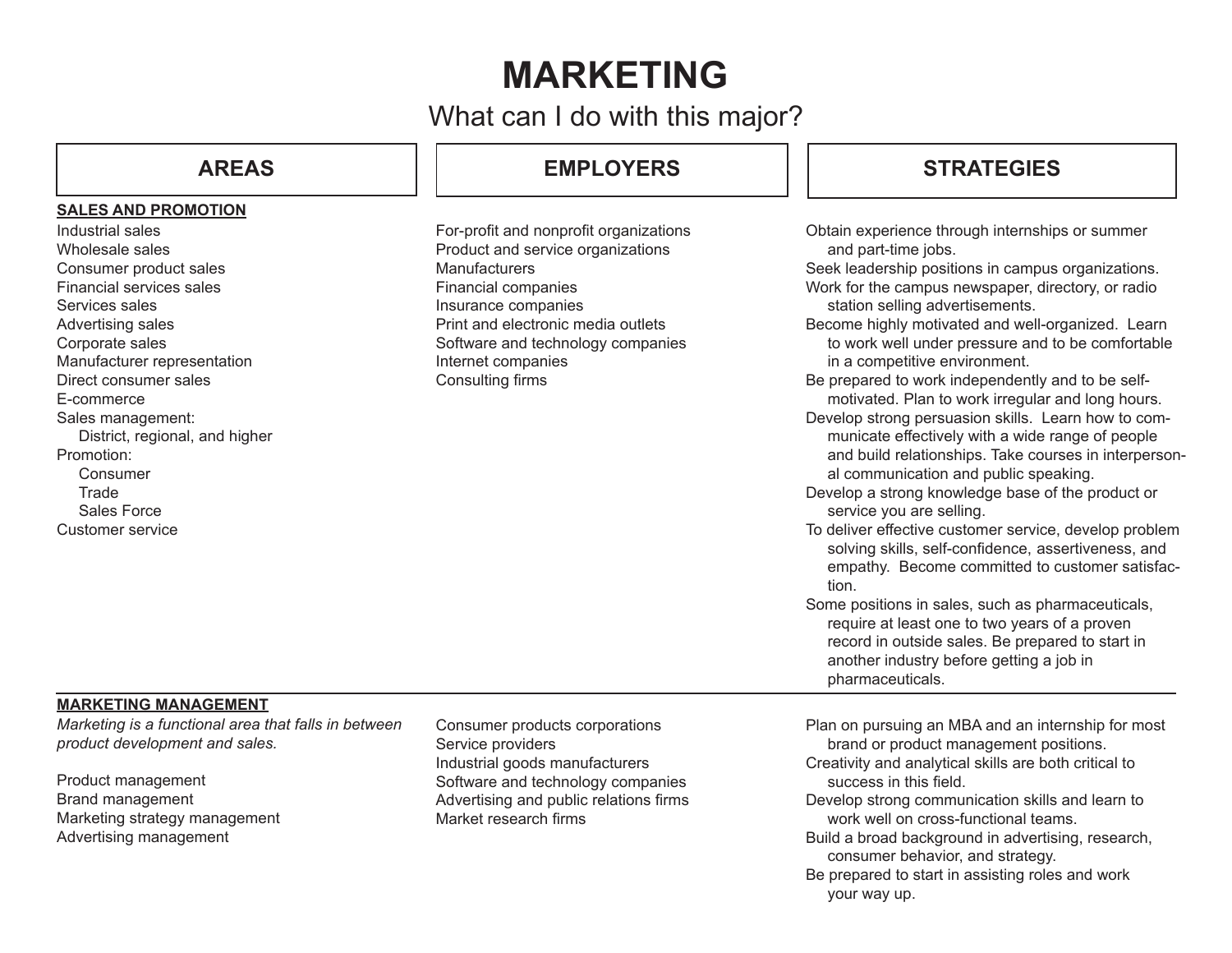### **MARKET RESEARCH**

Data collection: Primary **Secondary** Field service Survey research Data analysis Evaluation design Forecasting Reporting Project management Management

## **AREAS EMPLOYERS STRATEGIES**

| Large corporations                                    |
|-------------------------------------------------------|
| Marketing research firms                              |
| Public institutions concerning health, education, and |
| transportation                                        |
| Management consulting firms                           |
| Advertising agencies                                  |
| Manufacturers                                         |
| Retailers                                             |
| Trade and industry associations                       |
| Government agencies                                   |
| Nonprofit organizations                               |
|                                                       |

Build a solid background in statistics, mathematics, and behavioral science. Strong analytical and problem solving skills and attention to detail are critical. Learn how to use databases and other marketing and statistical analysis software programs. Get involved with a professor's research project or pursue an independent study to learn about the research process. Gain experience with data entry and interviewing through part-time jobs or internships. Plan to obtain an advanced degree in business or statistics to qualify for more positions. Graduates with bachelor's degrees may qualify for entry-level positions such as junior or associate analysts. Work experience in sales and other areas of marketing may prove beneficial. Consider earning the Professional Researcher Certification (PRC) by the Marketing Research Association. Learn to effectively translate and communicate quantitative data in presentations to clients.

### **PURCHASING/PROCUREMENT**

Purchasing/Buying: Wholesale Retail **Agricultural Operational** Contract or supply management **Manufacturers** Retail chains and stores **Wholesalers** Large corporations Local, state, and federal government agencies Educational institutions **Hospitals** 

Develop analytical, decision-making, communication, and negotiation skills for success in this area.

- Supplement curriculum with courses in supply chain management or logistics.
- For federal government positions, become familiar with the application process. Maintain a high grade point average and plan to complete a federal internship.
- Be prepared to start in assisting positions and work your way up.
- Research available certifications such as those offered by the American Purchasing Society.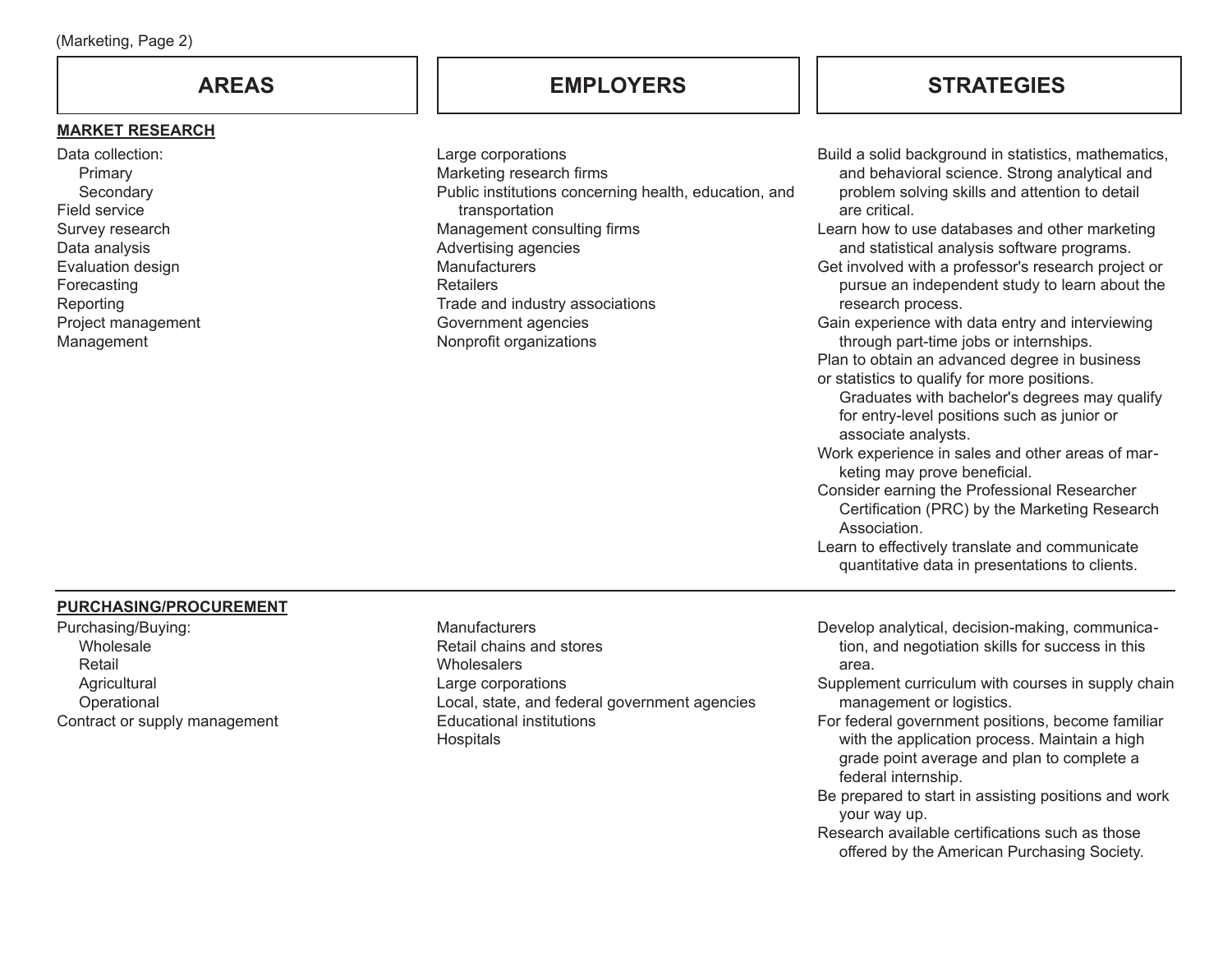### **SOCIAL MEDIA MANAGEMENT**

**Strategy** Content planning Community management Marketing and promotions **Blogging Copywriting** Search engine marketing Online customer service

## **AREAS EMPLOYERS**

Public relations firms Marketing agencies Advertising agencies Social media management companies Media outlets Entertainment companies Web application companies Freelance

## **STRATEGIES**

Seek experience with social media platforms and location-based social media sites. Be adept at learning new technology and tools quickly. Stay abreast of industry news. Complete an internship marketing or social media. Volunteer to maintain social media for campus organizations. Develop communication, creativity, relationshipbuilding, and project management skills. Take courses in journalism, copy writing, and technology. Research an industry of interest to learn about its social media presence. Establish an online presence for yourself, and use it in your job search. Learn how to effectively manage negative press.

## **MANAGEMENT**

Entry-level/Management-trainee Employee supervision Human resource management: Recruiting/Staffing Project management Team management Information management Operations management Middle management Top management

Nearly every type of organization across industries offer management positions: Banks and financial institutions Retail stores **Restaurants Hotels** Service providers Healthcare organizations **Manufacturers** Software and technology companies Educational institutions Local, state, and federal government Nonprofit organizations Staffing agencies Self-employed

- Be prepared to start in entry-level management trainee positions or corporate rotational programs.
- Gain related experience through internships or summer and part-time jobs.
- Work at a retail store or restaurant; advance into an assistant manager position.
- Get involved in student organizations and assume leadership roles.
- Demonstrate a strong work ethic, integrity, and a sense of independence.
- Take courses in a secondary specialty such as logistics or information systems to increase job opportunities.
- Learn to communicate effectively with a wide variety of people and to work well on a team. Develop strong problem solving skills.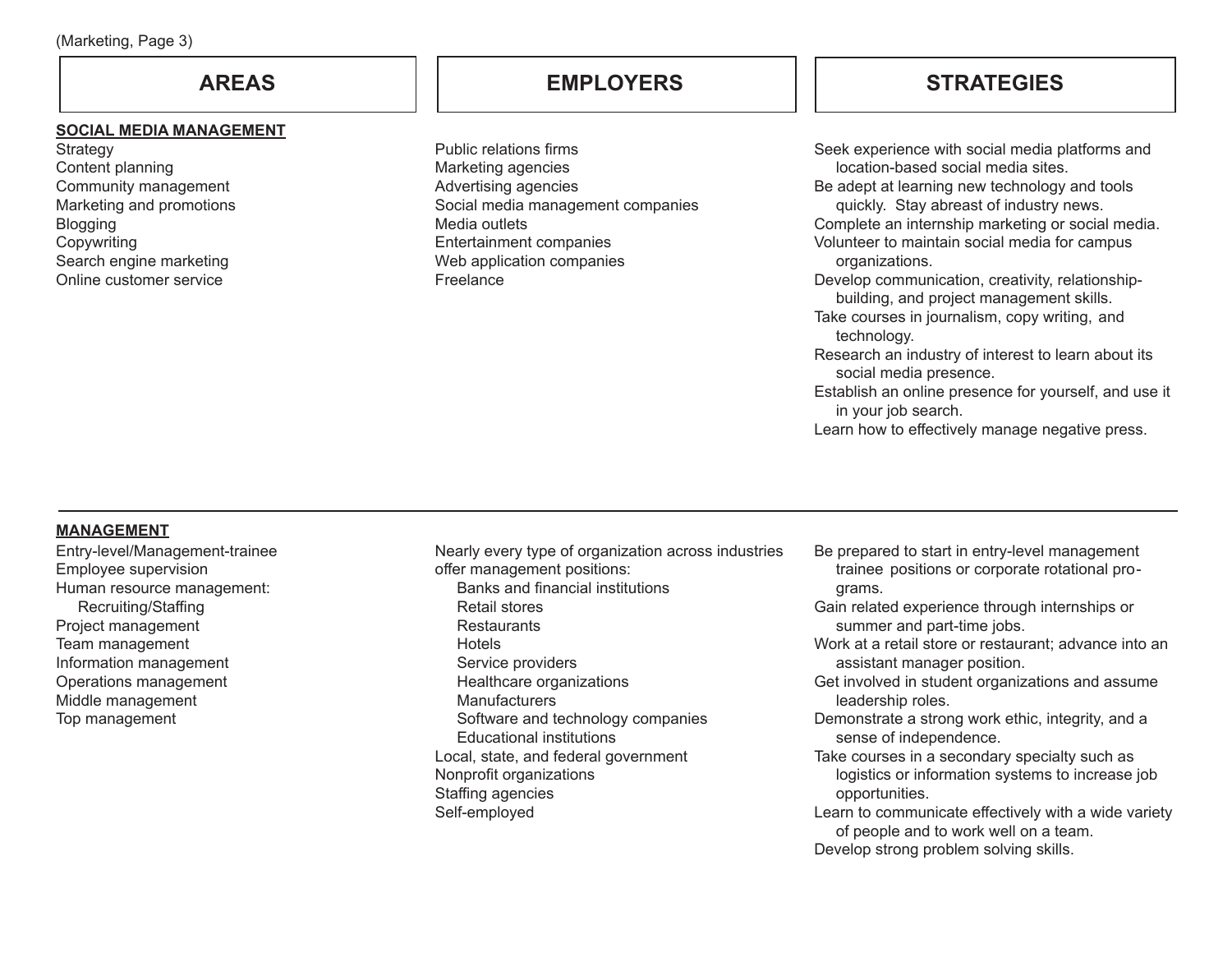### **ENTERTAINMENT MARKETING**

| Sales                   |  |  |
|-------------------------|--|--|
| Promotions              |  |  |
| Marketing               |  |  |
| Event planning          |  |  |
| Public relations        |  |  |
| Social media management |  |  |
|                         |  |  |

## **AREAS EMPLOYERS STRATEGIES**

| <u>.</u> | Music industry:                              | Seek multiple internships in area of interest, even   |
|----------|----------------------------------------------|-------------------------------------------------------|
|          | Concert promoters                            | if unpaid. Full-time positions are often difficult to |
|          | Record labels                                | obtain and require breaking in at the bottom level.   |
|          | Radio stations                               | Gain experience in sales to prepare for this field.   |
|          | Artist management agencies                   | Get involved with campus entertainment boards or      |
|          | Sports industry:                             | event planning committees or work at the college      |
|          | Minor and major league teams                 | radio or television station if possible.              |
|          | College and university athletics             | Volunteer to promote a local band on your campus      |
|          | Arenas, stadiums, and facilities             | or in your city.                                      |
|          | Festivals                                    | Conduct informational interviews to build a network   |
|          | Event planning companies                     | of contacts.                                          |
|          | Marketing and public relations firms         | Work part-time or summer jobs at venues that host     |
|          | Movie and television industry                | events or conferences.                                |
|          | <b>Theaters</b>                              | Plan to relocate to larger cities for the most job    |
|          | Nonprofits focused on arts and entertainment | opportunities.                                        |

## **BANKING**

Commercial banking Retail/Consumer banking Credit analysis Lending Trust services Mortgage services Branch management **Operations** 

## **INSURANCE**

Sales Claims **Underwriting** Risk management Asset management Loss control Customer service

**Banks** Credit unions Savings and loan associations Financial services institutions Wholesale lenders Housing lenders Federal Reserve banks

Develop a solid background in business including finance and accounting. Seek experience through part-time, summer, or internship positions in a bank.

Develop strong interpersonal and communication skills in order to work well with a diverse clientele.

Insurance firms Insurance brokers Complete an internship with an insurance agency. Talk to professionals in the industry to learn more about claims, underwriting, and risk management. Many entry-level positions exist in these areas.

- Initiative and sales ability are necessary to be a successful agent or broker.
- Develop strong communication skills as many positions require interaction with others and the ability to explain information clearly and concisely.
- There are many certifications in the insurance industry. Research those relevant to your area.